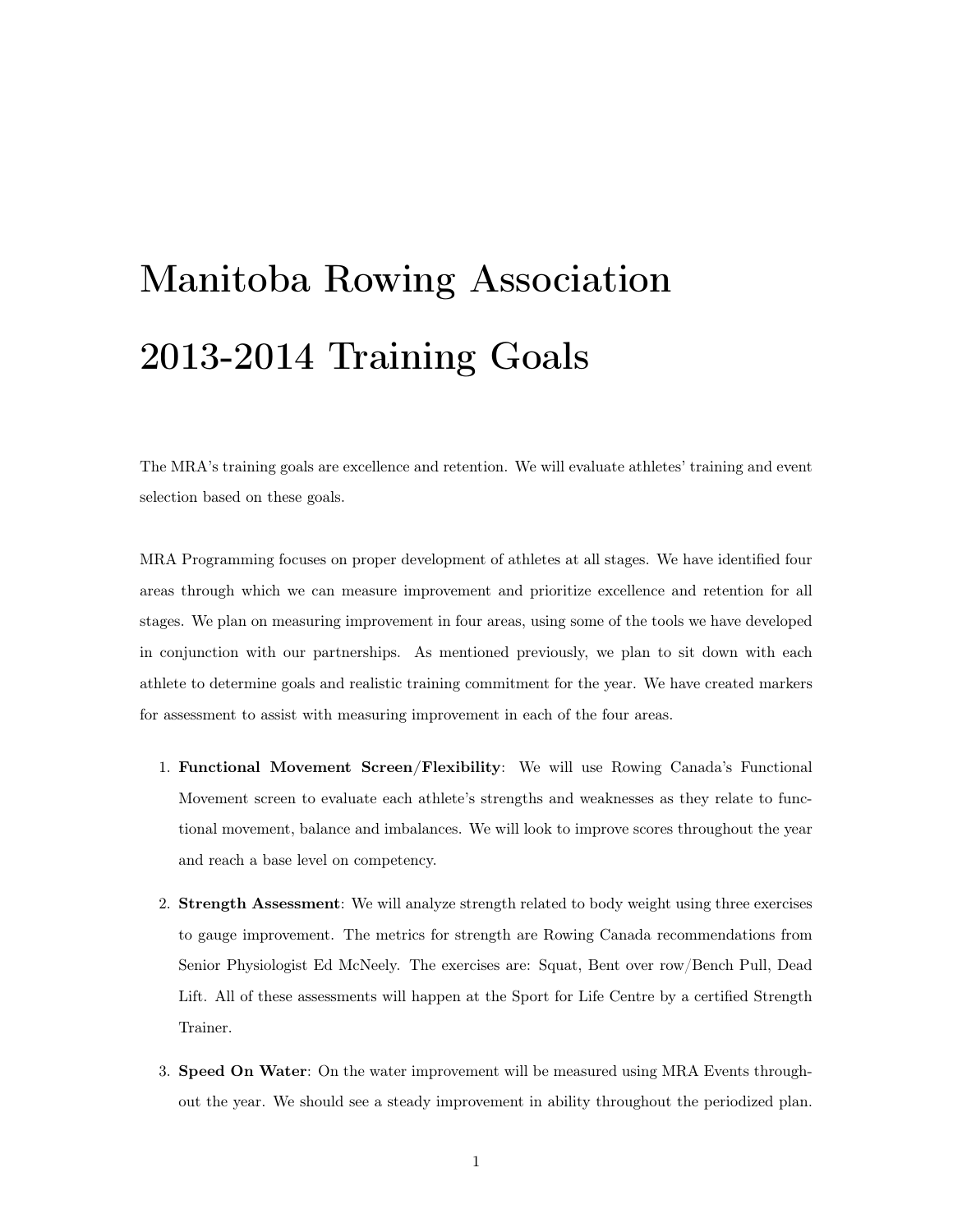To give athletes better understanding of where they stand, bi-weekly time trials will also provide guidance. GMS% will be used as the barometer for improvement.

4. Physiology/Ergometer: Physiological improvements will be measured using Rowing Canada's RADAR Testing sequence. This tool will provide a platform for evaluating development in different training zones as they relate to physiological systems. With each distance we will assess improvement related to the GMS% . We except to see improvement throughout the year. RADAR testing includes: Peak Power, 1 Minute, 2000 Meter/1000 Meter, 6k or 4K, and 1 Hour (TBD). Additional testing may be available on a case-by-case basis.

Athletes who follow this program are more likely to improve than others. We will evaluate each of the athletes within the provincial training group based on training accuracy. Athletes will meet individually with the coaching staff to chart out their yearly plan. The plan will take into account all of an athlete's activities, and the athlete and coach will come to a reasonable understanding about training volume for the year. At this point, the coach will develop a Yearly Training Plan (YTP) for the athlete. The YTP will lay out the year ahead with potential competitions, training camps, and other activities and will periodize training to achieve athlete improvement and peak performances.

The prescribed plan will be evaluated quarterly to ensure proper training load. However, the accuracy of the agreed upon training will be measured based upon the athlete's commitment to and execution of the training plan. Athletes will be expected to maintain a high level of accuracy. Support will be prioritized for athletes achieving high scores in the four metrics and high accuracy in training.

This year the weather has created a major obstacle for our summer preparations. Adequate preparation is essential to ensure that our athletes are developing appropriately and acquiring the skills necessary to lay a foundation for a successful year. If we do not prepare appropriately by adjusting our competition/training schedule, we risk injury, stagnation, and ultimately our competitive results.

Based on the current level of development within our athlete pool, Canada Summer Games is not a competitive priority for our athletes. It is an opportunity for our athletes to represent the province, continue development, and utilize the event as a learning opportunity for future competitive success.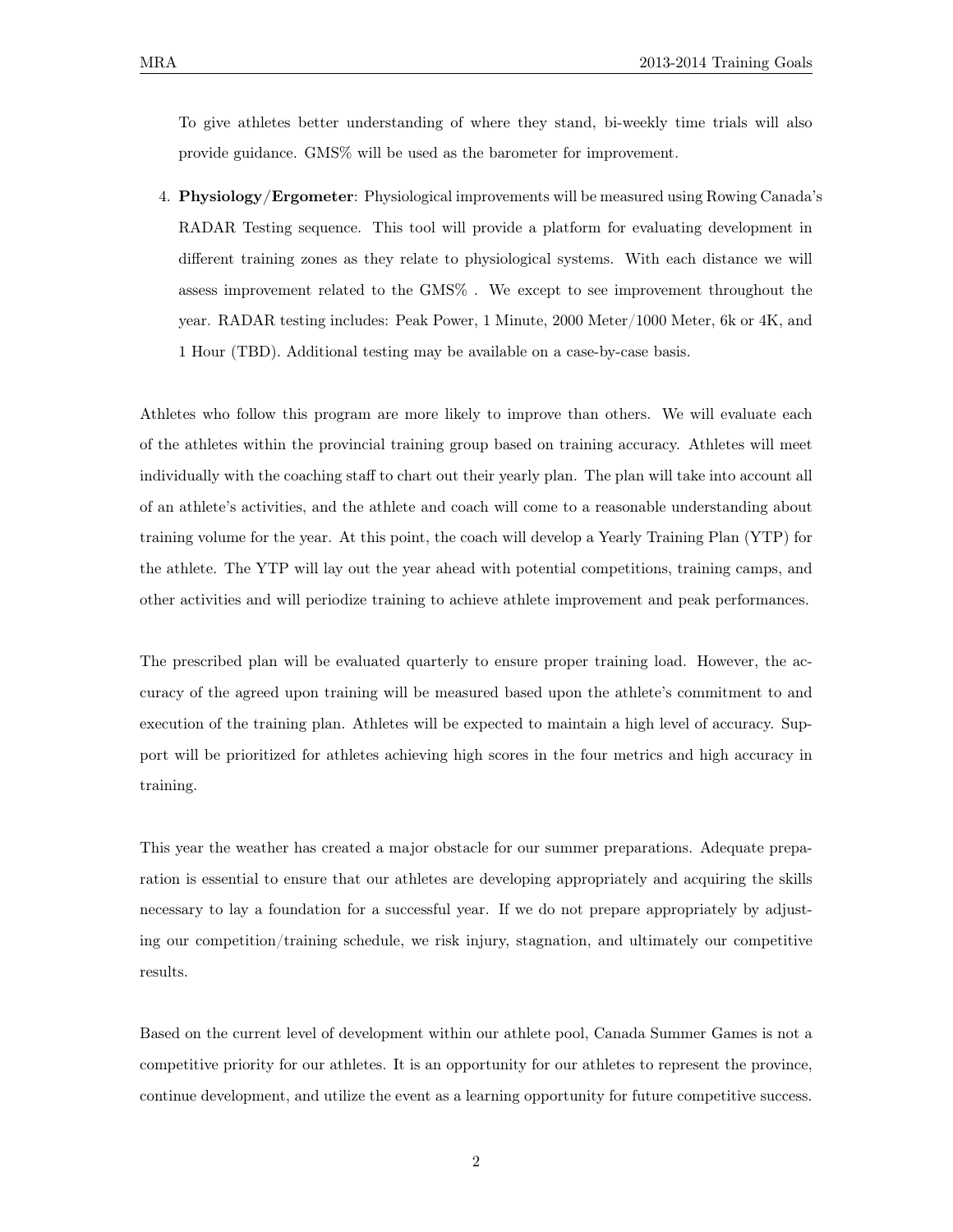Our goals stress individual improvement and long-term investment. In order to realize a real return on the investment, we must manage the event as it relates to our expectations and keep our end goals in mind. We have created a system that will prioritize this approach and these goals.

## Canada Summer Games

The Canada Summer Games (CSG) team will be selected by June 22nd, 2013. The standard of competitiveness at CSG is quite high: approximately 90% of RCA Gold Medal Standard (GMS) for first place.

The selection protocol we have developed for the CSG is as follows:

- 1. Time Trial on June 22nd, 2013 to select the CSG team. This will only happen if we have more than 14 athletes of each gender eligible for CSG. In the event that we do not have 14 athletes in each gender, we will devote the time to training. The time trial will consist of 2 times 1000 meters on the Red River with a rate cap of 22 strokes per minute. This is in line with our periodized plan and reflects the priority at this point in the season. Full selection details are in the Selection Document.
- 2. In the event the time trial is not possible because of weather, flooding or other problems, we will use the same trial format on the ergometer to select the team.
- 3. Because our on water time is limited, we will not have time to run through selection for each boat class and combination for the CSG.

CSG mandates that we complete all our entries by June 24th, 2013. Our priorities are: constant development and supporting the team goal to better our historical performance. We do not want to detract from individual development and improvement, therefore boating assignments will not be released until after August 3rd. Until August 3rd, the goal is to maintain focus on winning the Lipton Cup - Association Championship for the Winnipeg Rowing Club. Given more time, a broader base of developed athletes, and better climate, we would perhaps choose a different process but this is the best process for our athletes moving forward through the summer.

Our focus for the CSG is working to best our historical results while prioritizing individual improvement and development. We have done considerable research on the results for the past three CSG